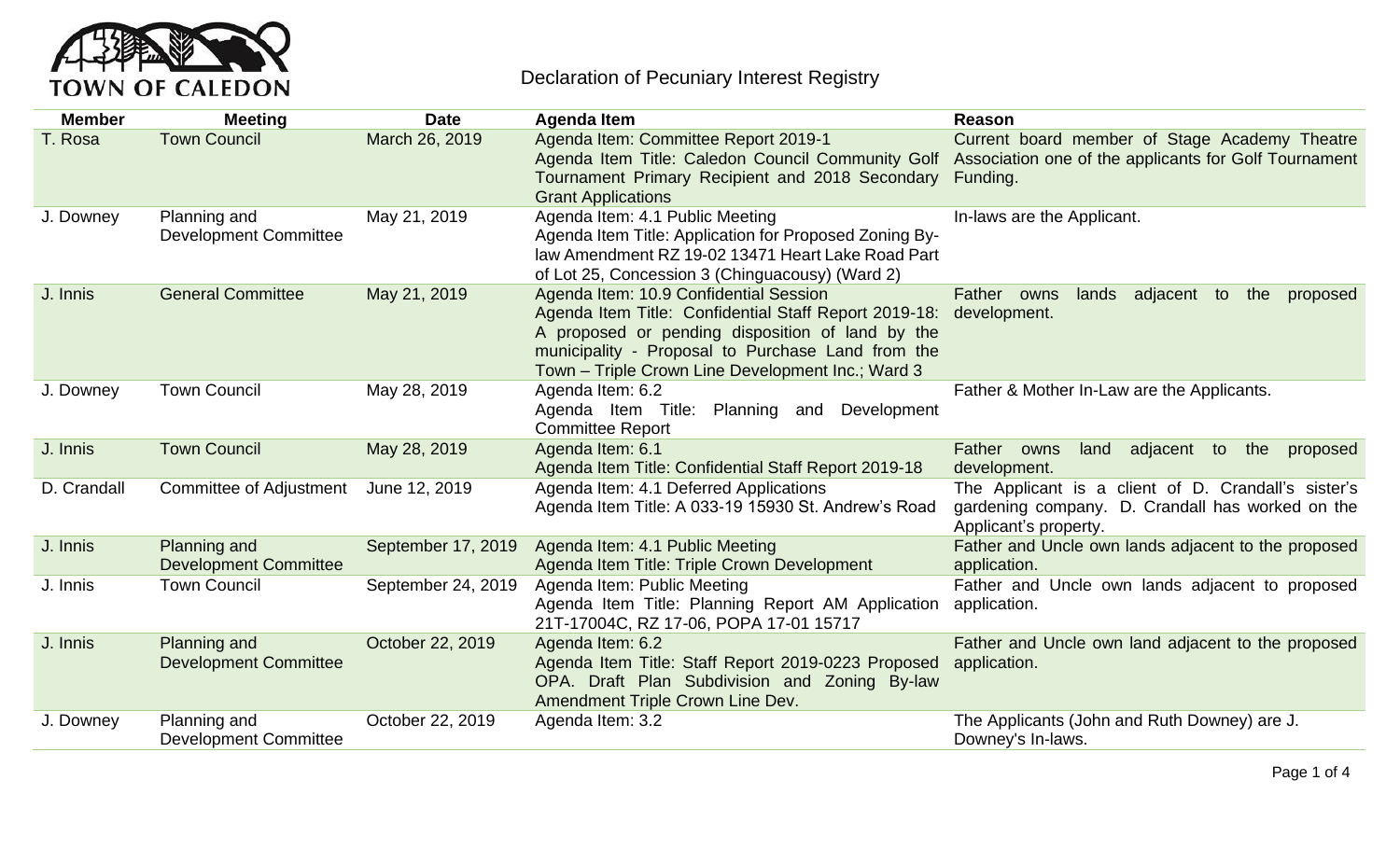

|             |                                              |                          | Agenda Item Title: Staff Report 2019-0188 Proposed<br>Zoning By-law Amendment Application, John<br>& Ruth Downey, 13471 Heart Lake Road, Part Lot 25<br>Concession 3 EHS, (Ward 2)                                                                                   |                                                                                                                                |
|-------------|----------------------------------------------|--------------------------|----------------------------------------------------------------------------------------------------------------------------------------------------------------------------------------------------------------------------------------------------------------------|--------------------------------------------------------------------------------------------------------------------------------|
| J. Innis    | Planning and<br><b>Development Committee</b> | October 22, 2019         | Agenda Item: 6.2 Planning Report<br>Agenda Item Title: Staff Report 2019-0223 Proposed<br>Official Plan Amendment, Draft Plan of Subdivision<br>and Zoning By-law Amendment Triple Crown Line<br>Developments Inc. Part Lots 18, 19 and 20,<br>Concession 1 (Albion) | Father and Uncle own land adjacent to the proposed<br>application.                                                             |
| J. Downey   | <b>Town Council</b>                          | October 29, 2019         | Agenda Item: 6.2 Planning Report<br>Agenda Item Title: Staff Report 2019-0188 Proposed<br>Zoning By-law Amendment Application, John<br>& Ruth Downey, 13471 Heart Lake Road, Part Lot 25<br>Concession 3 EHS, (Ward 2)                                               | The Applicants John and Ruth Downey are J. Downey's<br>In-laws.                                                                |
| L. Champion | <b>Accessibility Advisory</b><br>Committee   | November 25, 2019        | Agenda Item: 6.1<br>Agenda Item Title: Committee Report Accessibility<br><b>Award for Business</b>                                                                                                                                                                   | L. Champion is an employee of TD Bank Group, and<br>TD Bank branch has been nominated for this award                           |
| D. Crandall | Committee of Adjustment                      | December 11, 2019        | Agenda Item: 4.14<br>Agenda Item Title: A 033-19 15930 St. Andrew's<br>Road                                                                                                                                                                                          | The applicant is a client of sisters gardening company<br>and have in the past and possible future, worked on her<br>property. |
| J. Innis    | <b>General Committee</b>                     | February 11, 2020        | Agenda Item: 9.2 Confidential Session<br>Agenda Item Title: Litigation affecting the Municipality<br>Spring 2020 Update                                                                                                                                              | My father and uncle own lands adjacent to one of the<br>above mentioned litigation matters.                                    |
| J. Downey   | <b>General Committee</b>                     | February 11, 2020        | Agenda Item: 9.2 Confidential Session<br>Agenda Item Title: Litigation affecting the Municipality<br>Spring 2020 Update                                                                                                                                              | Applicant in the above litigation update is my father in<br>law.                                                               |
| J. Innis    | <b>Town Council</b>                          | <b>February 18, 2020</b> | Agenda Item: 6.5 Confidential Session<br>Agenda Item Tittle: February 11, 2020 General<br><b>Committee Meeting Report regarding Litigation Update</b><br>Memorandum                                                                                                  | Father and Uncle own land adjacent to the proposed<br>application.                                                             |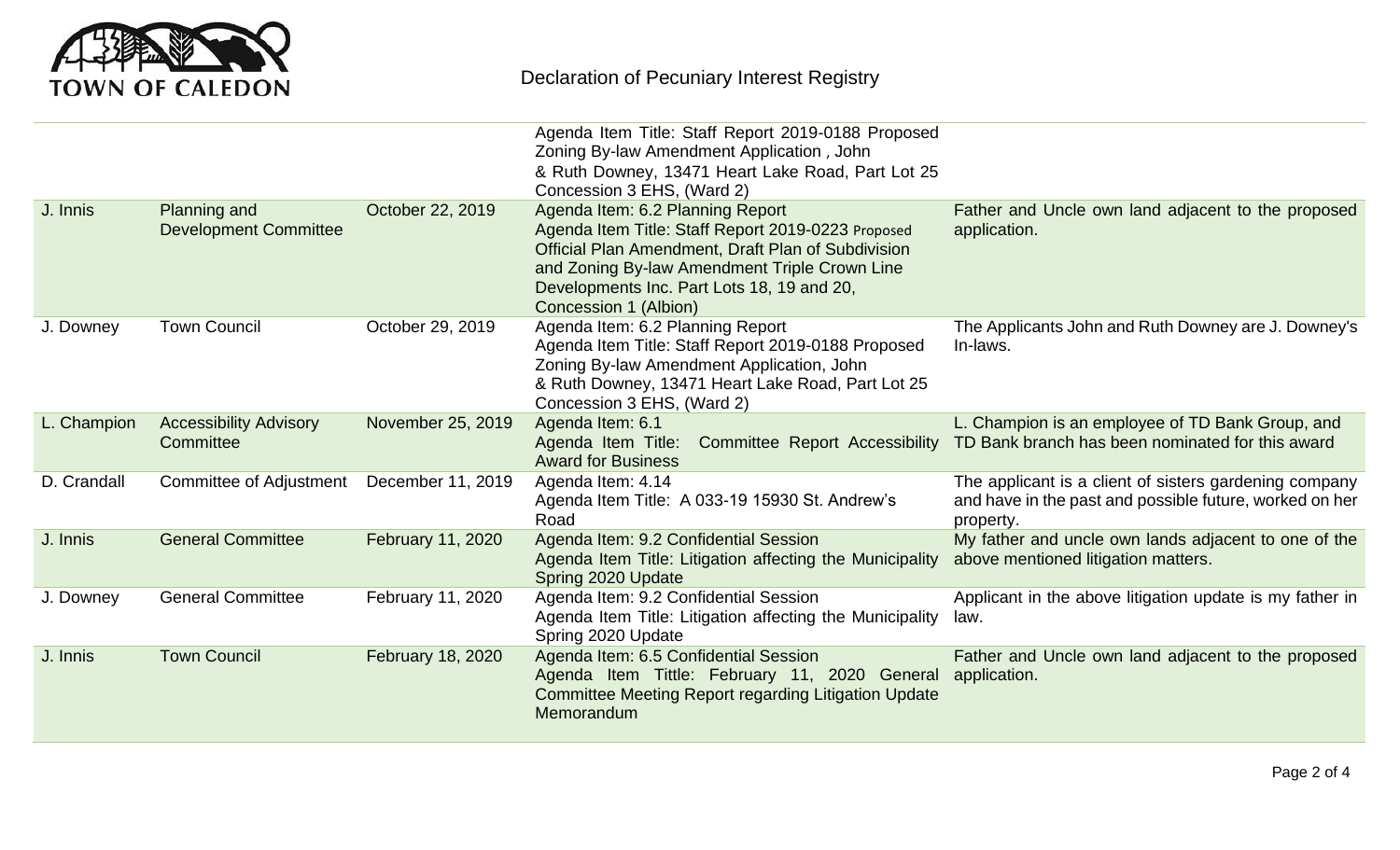

| T. Rosa    | <b>Town Council</b>                          | April 28, 2020          | Agenda Item: 11.7<br>CCCGT<br>Agenda Item<br>Secondary<br>Title:<br>Application                                                                                                                                                                                                                       | am a member of the Stage Academy Board. The<br>Grant organization submitted a 2019 grant application.                                                                                                                                                                                                                                                                                                                                       |
|------------|----------------------------------------------|-------------------------|-------------------------------------------------------------------------------------------------------------------------------------------------------------------------------------------------------------------------------------------------------------------------------------------------------|---------------------------------------------------------------------------------------------------------------------------------------------------------------------------------------------------------------------------------------------------------------------------------------------------------------------------------------------------------------------------------------------------------------------------------------------|
| J. Wallace | <b>Committee of Adjustment</b>               | August 19, 2020         | Agenda Item: 5.3.3<br>Agenda Item Title: A 021-20 12300 Coleraine Drive                                                                                                                                                                                                                               | Boltcol is a client.                                                                                                                                                                                                                                                                                                                                                                                                                        |
| J. Innis   | Planning and<br><b>Development Committee</b> | September 22, 2020      | Agenda Item: 10.2<br>Agenda Item Title: Confidential Staff Report 2020-0302:<br>Litigation including matters before administrative<br>boards and tribunals - Proposed<br>Official Plan<br>Amendment, Draft Plan of Subdivision and Zoning By-<br>law Amendment, Triple Crown Line Developments Inc.   | My father and uncle own lands adjacent to the<br>applicant.                                                                                                                                                                                                                                                                                                                                                                                 |
| J. Innis   | <b>Special Town Council</b>                  | <b>January 19, 2021</b> | Agenda Item: 5.1<br>Agenda Item Title: Confidential Staff Report 2021-0031:<br>Litigation including matters before administrative<br>boards and tribunals - Proposed Settlement, Triple<br>Crown Line Developments Inc. - Verbal Update from<br>Chris Barnett, Partner, Osler, Hoskin & Harcourt LLP. | The subject matter is adjacent to lands owned by my<br><b>Father and Uncle.</b>                                                                                                                                                                                                                                                                                                                                                             |
| T. Rosa    | <b>Town Council</b>                          | February 16, 2021       | Agenda Item: 9.5 In Reference to Schedule C of Staff<br>Report 2021-0023 2021 Proposed Budget<br>Agenda Item Title: February 9,<br>2021<br>General<br>Committee - Budget Meeting Report                                                                                                               | am disclosing a conflict of interest regarding Agenda<br>Item no. 9.5 - Schedule C of Staff Report 2021-0023 -<br>2021 Proposed Budget, as I am a member of the Stage<br>Academy Board and the organization is a recipient of<br>grant funding from the Town's Municipal Agricultural<br>and Community Grant Program.                                                                                                                       |
| C. Early   | <b>Town Council</b>                          | February 16, 2021       | Agenda Item: Urgent Business Matter regarding the<br><b>GTA West Transportation Corridor</b>                                                                                                                                                                                                          | With and abundance of caution, I declare a conflict as<br>my family and I own land that may be impacted by the<br>confirmed Preferred route for the GTA west corridor. I<br>live and represent Ward 2, where much of this corridor<br>runs through, inclusive of my family home and other<br>extended family members. I will remove myself at this<br>point and in future should there be council action as a<br>result of this delegation. |